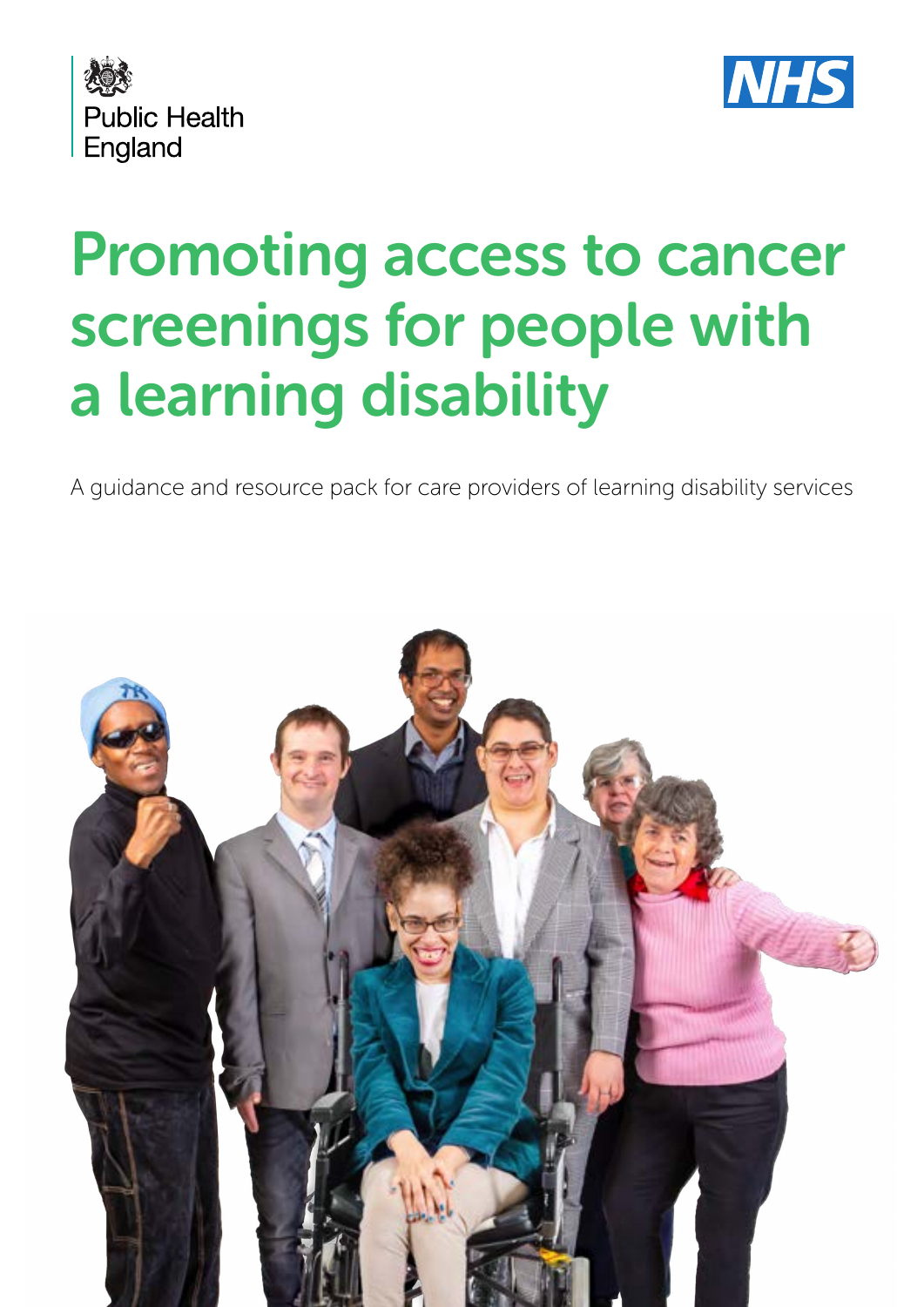# Contents

| <b>Ages of invite</b><br>4<br><b>Barriers to accessing screening</b><br>5<br><b>Mental Capacity Act guidance</b><br><b>Best interests decision making</b><br><b>Resources Section</b><br>$10 - 13$<br><b>Breast Screening</b> | 3<br>$6 - 7$<br>$8 - 9$ |
|-------------------------------------------------------------------------------------------------------------------------------------------------------------------------------------------------------------------------------|-------------------------|
|                                                                                                                                                                                                                               |                         |
|                                                                                                                                                                                                                               |                         |
|                                                                                                                                                                                                                               |                         |
|                                                                                                                                                                                                                               |                         |
|                                                                                                                                                                                                                               |                         |
|                                                                                                                                                                                                                               |                         |
| Top tips to promote access to screening                                                                                                                                                                                       |                         |
| Reasonable adjustments checklist and action plan                                                                                                                                                                              |                         |
| Signs and symptoms                                                                                                                                                                                                            |                         |
| 14-17<br><b>Cervical Screening</b>                                                                                                                                                                                            |                         |
| Top tips to promote access to screening                                                                                                                                                                                       |                         |
| Reasonable adjustments checklist and action plan                                                                                                                                                                              |                         |
| Signs and symptoms                                                                                                                                                                                                            |                         |
| 18-21<br><b>Bowel Screening Home Test (FIT) Kit</b>                                                                                                                                                                           |                         |
| Top tips to promote access to screening                                                                                                                                                                                       |                         |
| Reasonable adjustments checklist and action plan                                                                                                                                                                              |                         |
| Signs and symptoms                                                                                                                                                                                                            |                         |
| <b>References and further guidance</b><br>22                                                                                                                                                                                  |                         |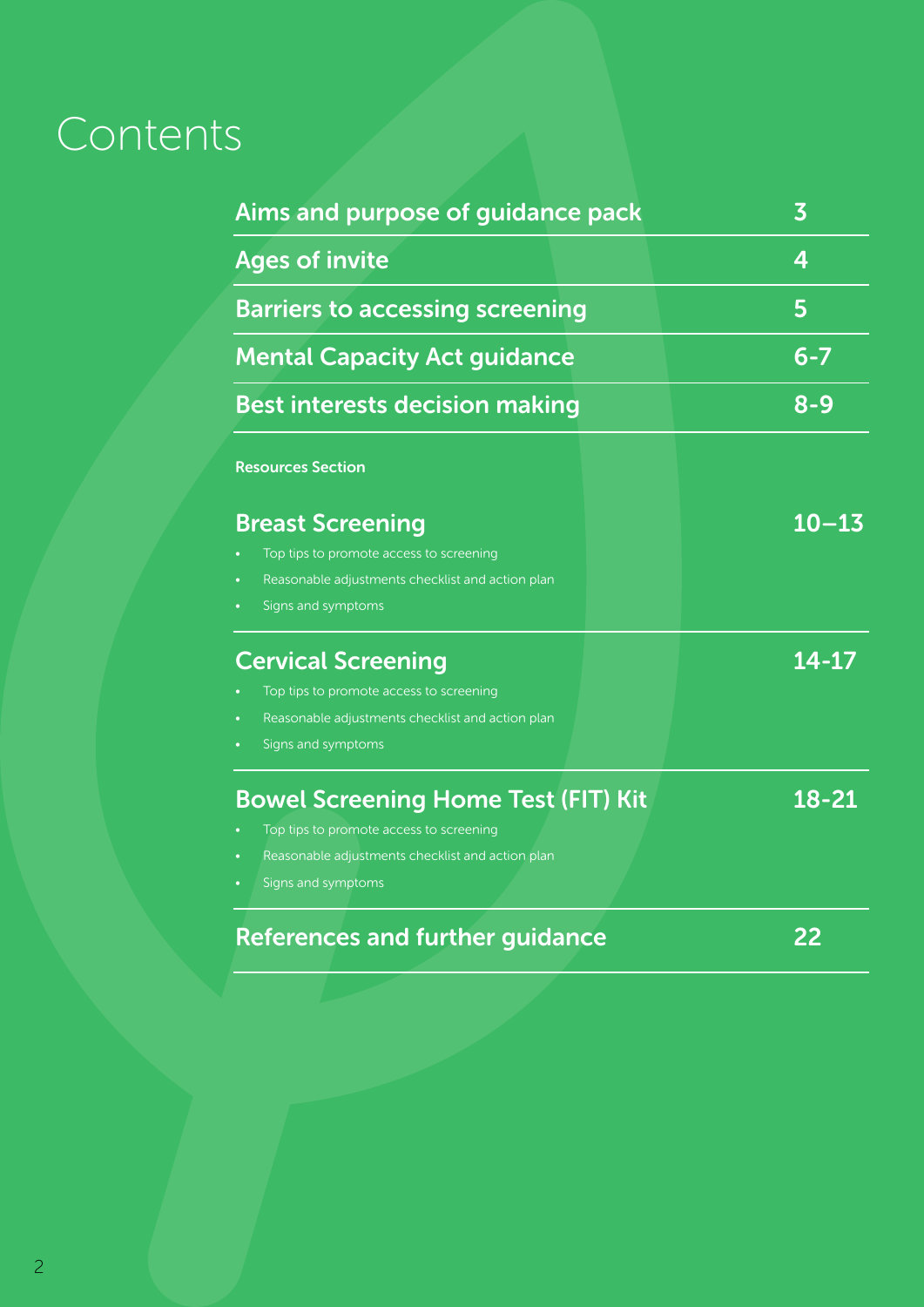# Aims and purpose of guidance pack

## **Background**

**"**People with learning disabilities have poorer health and are more likely to die at a younger age than people in the general population, in part because of poor access to health services Heslop et al 2013. People with learning disabilities have a poorer uptake of cancer screenings compared to the general population. This is due to a number of barriers such as poor prior knowledge of screening, a lack of accessible information and reasonable adjustments. Carers or professionals may make assumptions that a person cannot tolerate screening without completing an assessment. The Equality Act 2010 states that you must make reasonable adjustments for people with a learning disability to have equal access to healthcare.**''**

To support care providers of learning disability services with knowledge and understanding of the national cancer screening programmes, the mental capacity act and best interest decisions guidance.

This pack includes practical guidance on supporting access to screenings, person centered assessment/checklists and screening action plans.

In addition this pack can provide guidance for health care professionals such as GPs, practice nurses, learning disability nurses, social workers, care coordinators and cancer screening practitioners who are supporting and promoting access to cancer screening for people with learning disabilities.

#### NHS cancer screening is for people who do not have any symptoms. If you have any symptoms please contact your GP.



(Heslop et al 2013\*)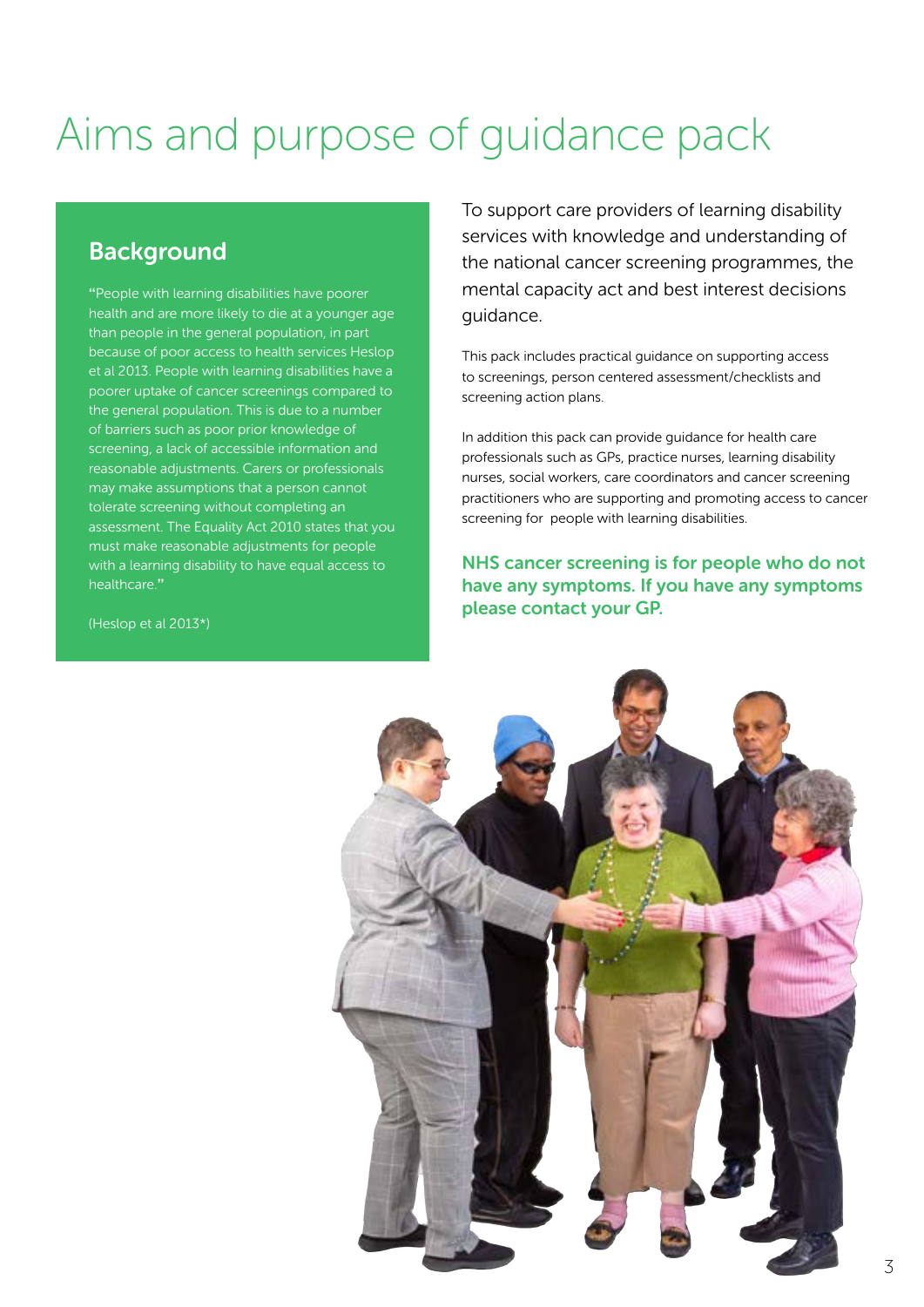# NHS cancer screening programmes



## Cervical Screening

- **First invite age 25**
- Further invites every 3 years up to age 49, then every 5 years up to age 64.



#### Breast Screening

- First invite between age 50—53
- Further invites every 3 years up to 71st birthday
- Can opt into the programme 71+ every 3 years.



# Bowel screening home test (FIT) kit

- First invite age 60
- Further invites every 2 years up to age 74
- Can opt into programme 74+ every 2 years.

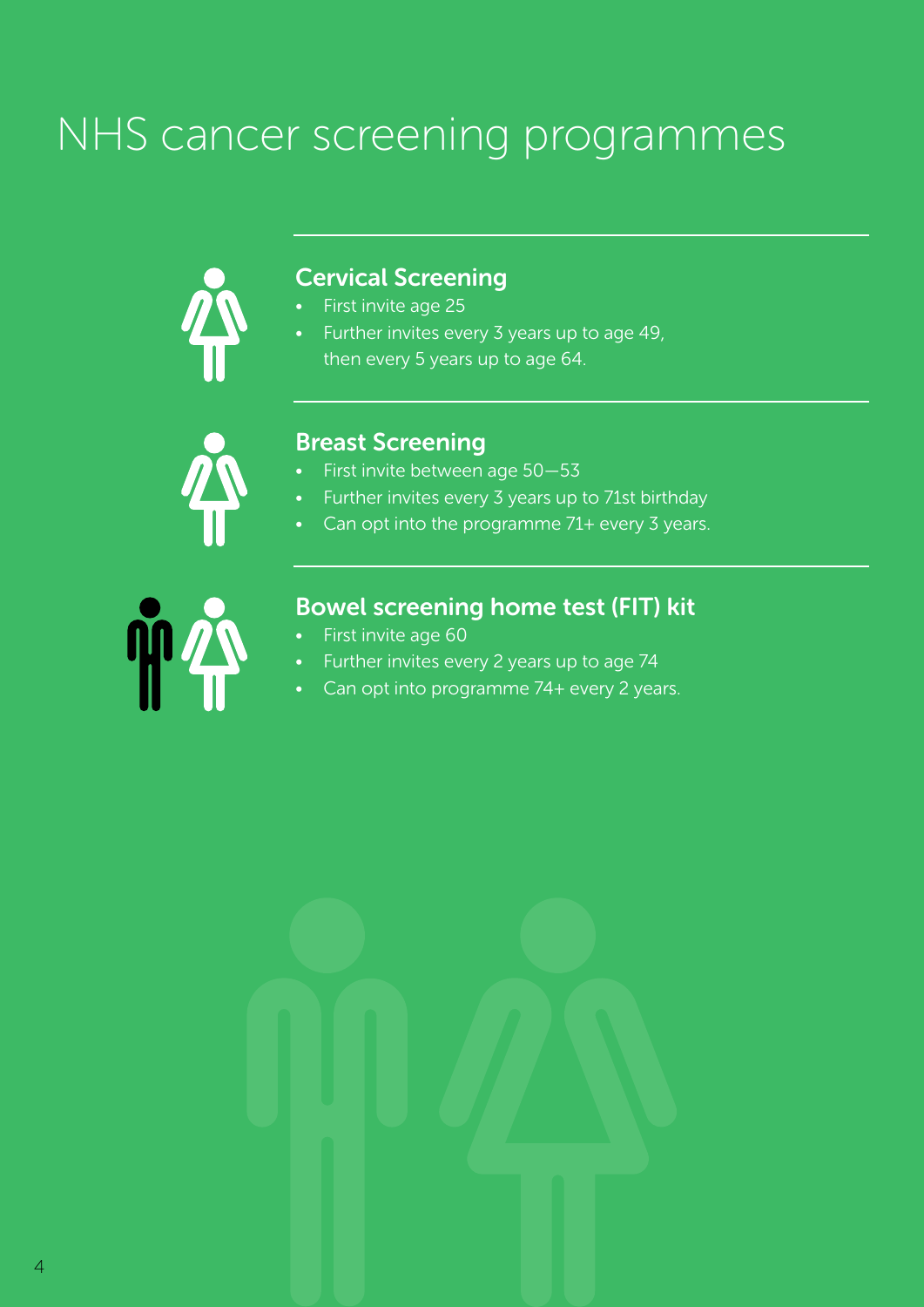# Accessing capacity for cancer screening

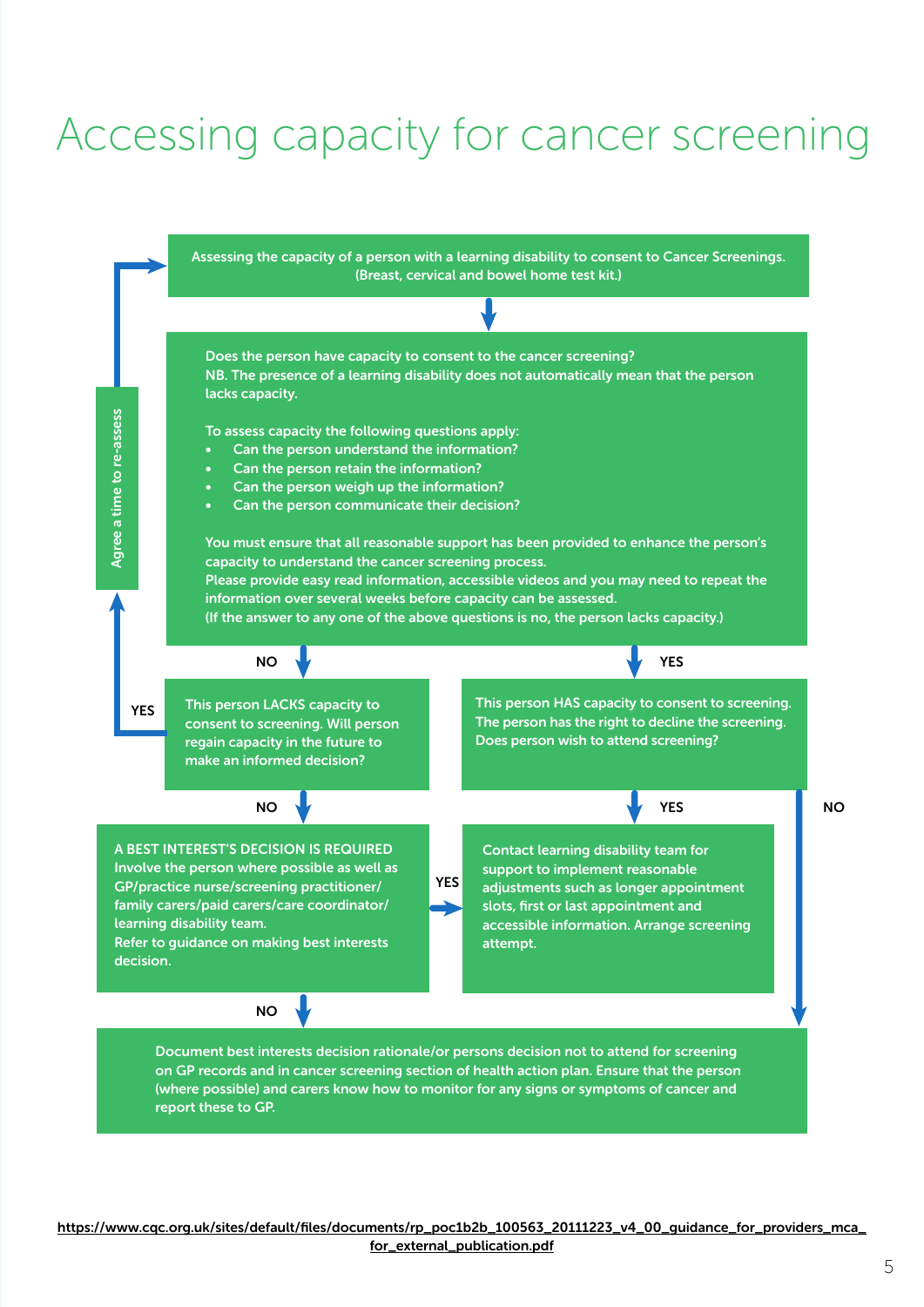# Mental Capacity Act 2005

### Mental capacity guidance

The Mental Capacity Act (2005) is a law that protects vulnerable people over 16 around decision making it states:

'Every adult, whatever their disability, has the right to make their own decisions wherever possible. People should always support a person to make their own decisions if they can. This might mean giving them information in a format that they can understand (such as easy read or a video).

If a decision is too big or complicated for a person to make, even with appropriate information and support, then people supporting them must make a 'best interests' decision on their behalf.'

www.legislation.gov.uk/ukpga/2005/9/contents

### 5 principles of mental capacity

- 1. Must always assume capacity unless proven otherwise
- 2. Person must be given all practical support to make own decision about care or treatment
- 3. Must respect the person's right to make an unwise decision if they have capacity
- 4. Anything done on behalf of the person must be in best interests
- 5. The decision made in best interests must always be the least restrictive option.

### Assessing mental capacity

Any health care professional can assess capacity. This is usually the health care professional who will be carrying out the intervention. For a cancer screening this could be the persons GP, or practice nurse (cervical screening) or screening practitioner (breast and bowel screening). Assessment is done in partnership with those who know the person well such as parents, carers and the learning disability team (Mencap 2016). Many people with a learning disability have the mental capacity to make decisions about screening but need additional support to understand the relevant information.

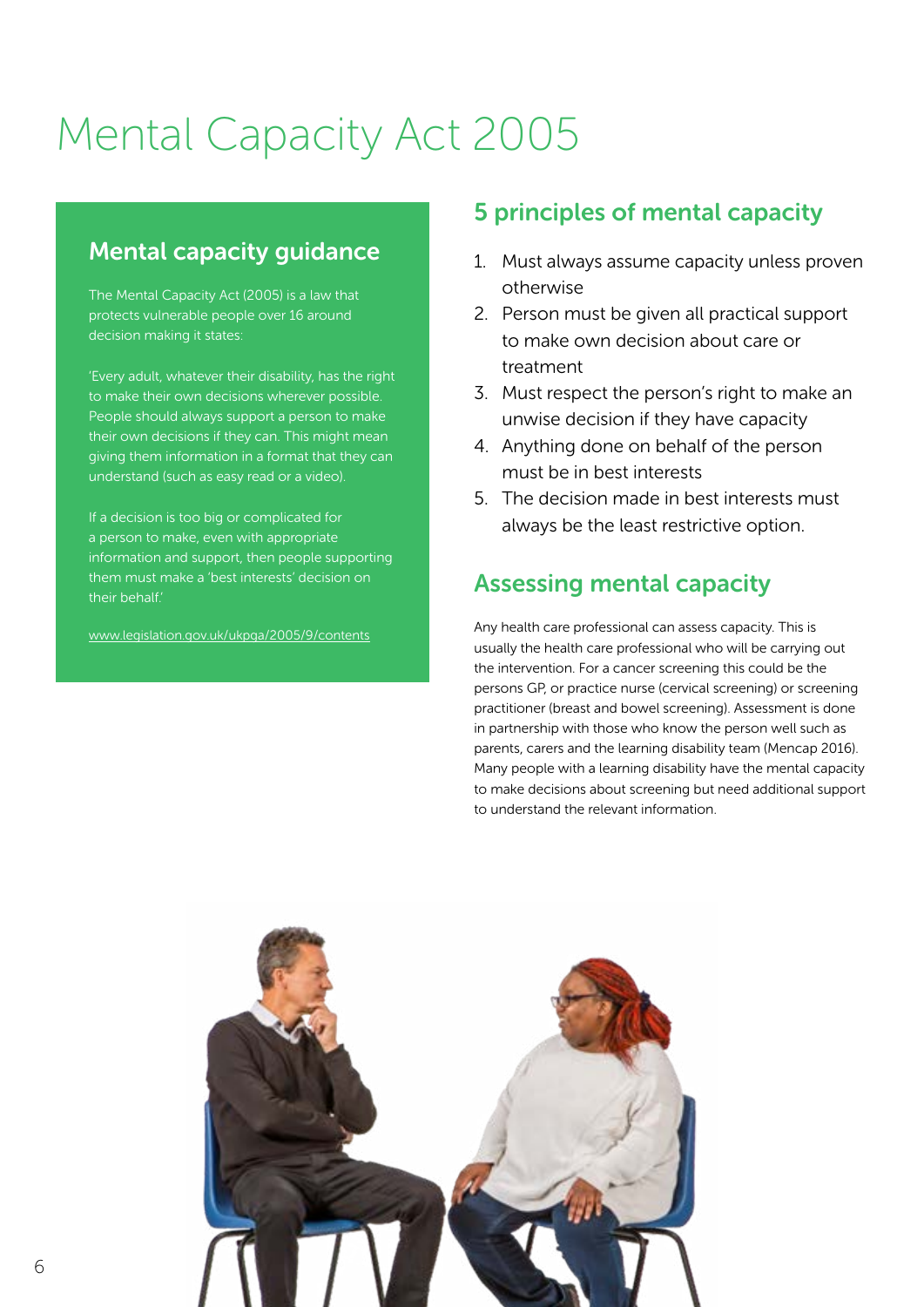# Assessing capacity A two stage test

## Stage 1: Is there an impairment or disturbance of functioning in the adults mind or brain?

If the person has a learning disability the answer is: YES

## Stage 2: Does this impairment cause the person to lack capacity regarding this specific decision.

- 1. Can the person understand the information?
- 2. Can the person retain the information?
- 3. Can the person weigh up the information?
- 4. Can the person communicate their decision?

If you have given all reasonable support to enable the person to understand (i.e easy read information over a reasonable time period) and the answer to any of these 4 questions is NO then the person lacks capacity and a best interest's decision meeting is needed.

# Getting it right charter  $\blacktriangleright$ See the person, not the disability. All people with a learning disability have an equal right to healthcare.

Further guidance on assessing capacity in relation to screening:

Mental capacity can be assessed by asking the person with a learning disability what they understand about the screening; if they can tell you what the screening is for, what it involves, why it is important and any risks. This does not have to be a formal meeting and is best done in a relaxed setting as part of a conversation with the individual to reduce their anxiety.

It's important that you communicate in a way the person can understand. Refer to the resource section in appendices for easy read information to help you.

Prior to assessing capacity you can ask those who care for the person to repeat this information over a number of weeks to support them to retain and understand the information so that they are given the opportunity to make an informed decision.

It is important to document this discussion and the outcome in the persons medical records and health action plan.

Mencap:Getting it right charter (2010) https://www.mencap.org.uk/sites/default/files/2016-07/ Getting%20it%20Right%20charter.pdf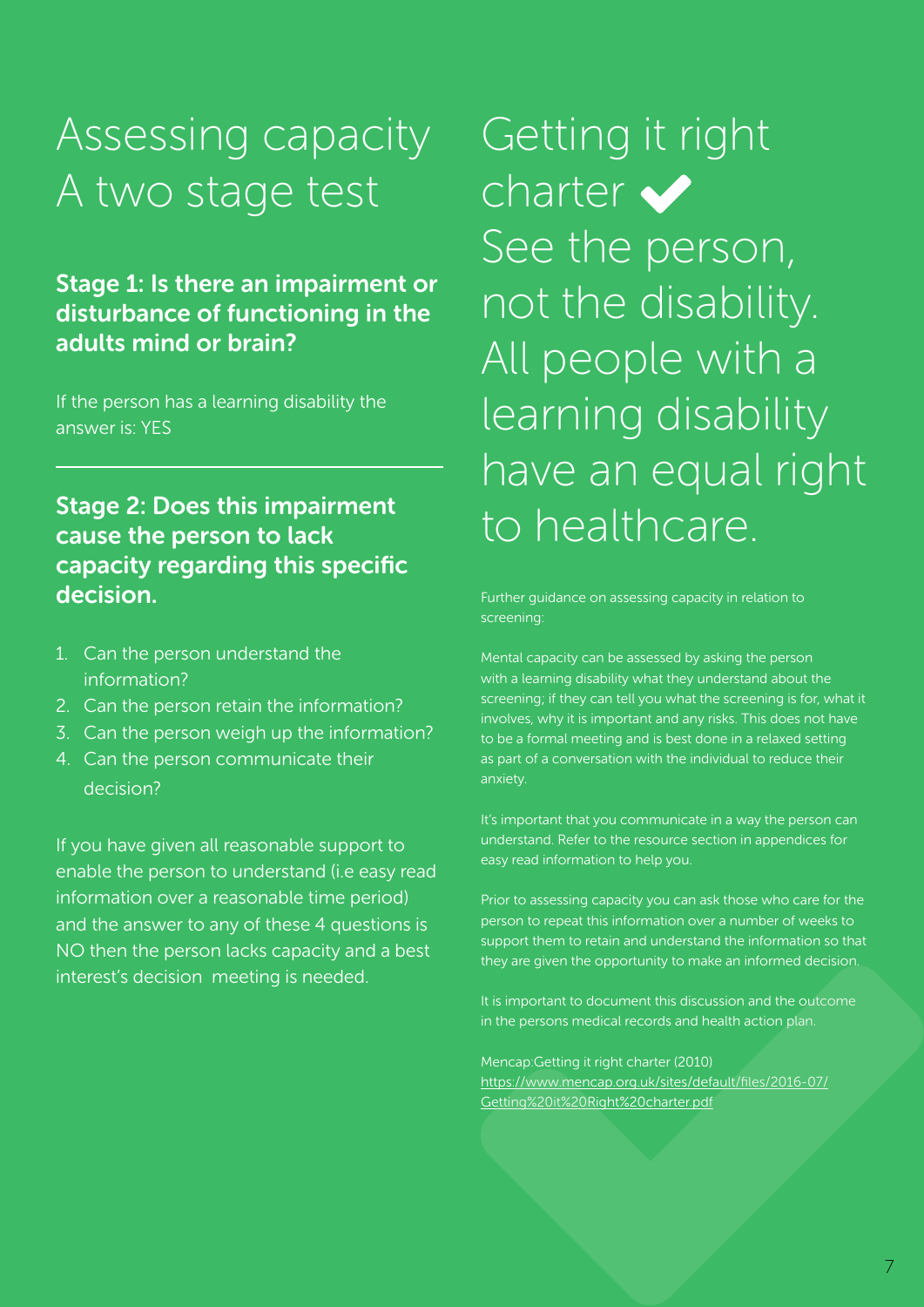# Best interests decision making guidance

If a person lacks the capacity to consent to cancer screening a best interest decision should be made. This should be a shared decision making process with the decision maker (usually the screening practitioner), and those who know the person well including professionals, family and carers. The learning disability team can support this process and provide guidance and support.

It is important to remember that no one can give consent on behalf of another adult. Parents cannot consent for or refuse cancer screening on the persons behalf. However their views will be considered as part of a best interests process.

#### Best interests checklist

When completing a best interests assessment it is important to consider the following:

- Will the person regain capacity in the future?
- Has the person been able to participate in the decision as much as possible even if they lack capacity?
- What are the persons wishes?
- Have you gathered the views of relevant people who know the person well?
- Do the benefits of screening outweigh the potential risk of distress?
- Have you considered the least restrictive option?
- Have you considered reasonable adjustments such as easy read materials/ videos, pre-visits and longer appointment slots?

#### In addition:

- The learning disability team can support
- An IMCA (Independent mental capacity advocate) can be contacted for support or advice if you are struggling to reach a decision.
- Consider any lasting power of attorney/ court appointed deputy that are in place

Refer to the 'Reasonable adjustments checklist and action plan' in resources section.

For more information see NICE (2018) Decision Making and Mental Capacity Guidance.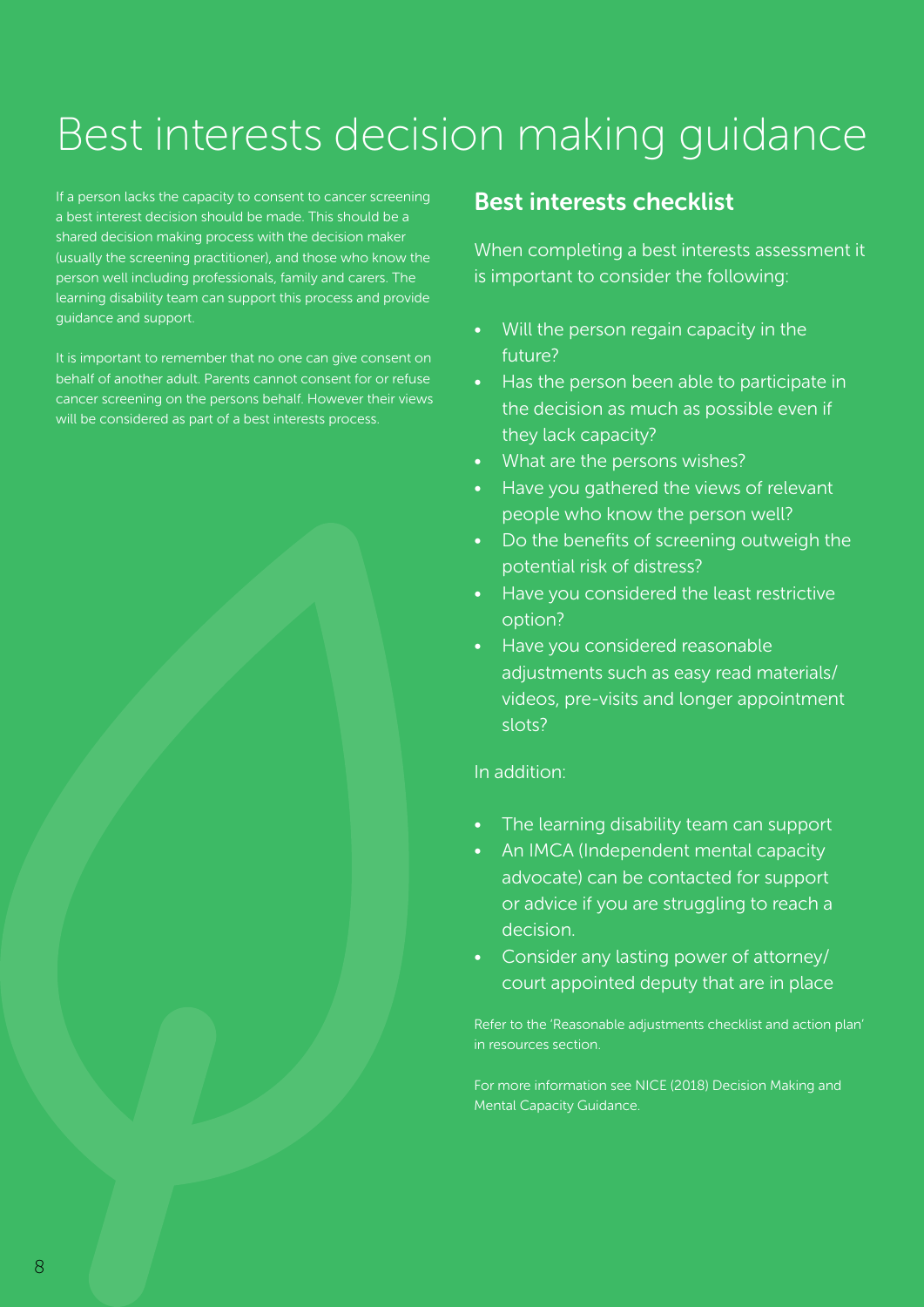# Best interests decision outcome?

## Agreed in best interests TO attempt screening

If deemed in persons best interests to attempt screening document in the persons GP record and health action plan.

The learning disability team can support to facilitate reasonable adjustments to promote access to screenings.

A few attempts may be needed before a successful screening or it may prove too difficult in which case refer to adjacent column.

See Reasonable Adjustments Checklist and Action Plan.

## Agreed in best interests NOT TO attempt screening

Based on previous attempts of medical interventions or the risk of distress (due to invasive screening) versus benefits it may be decided that a cancer screening is not in that persons best interests.

In this case it is important to:

- Document in the persons GP record and health action plan.
- An ongoing plan for symptom monitoring to be attached to persons health action plan.
- See Reasonable Adjustments Checklist and Action Plan.

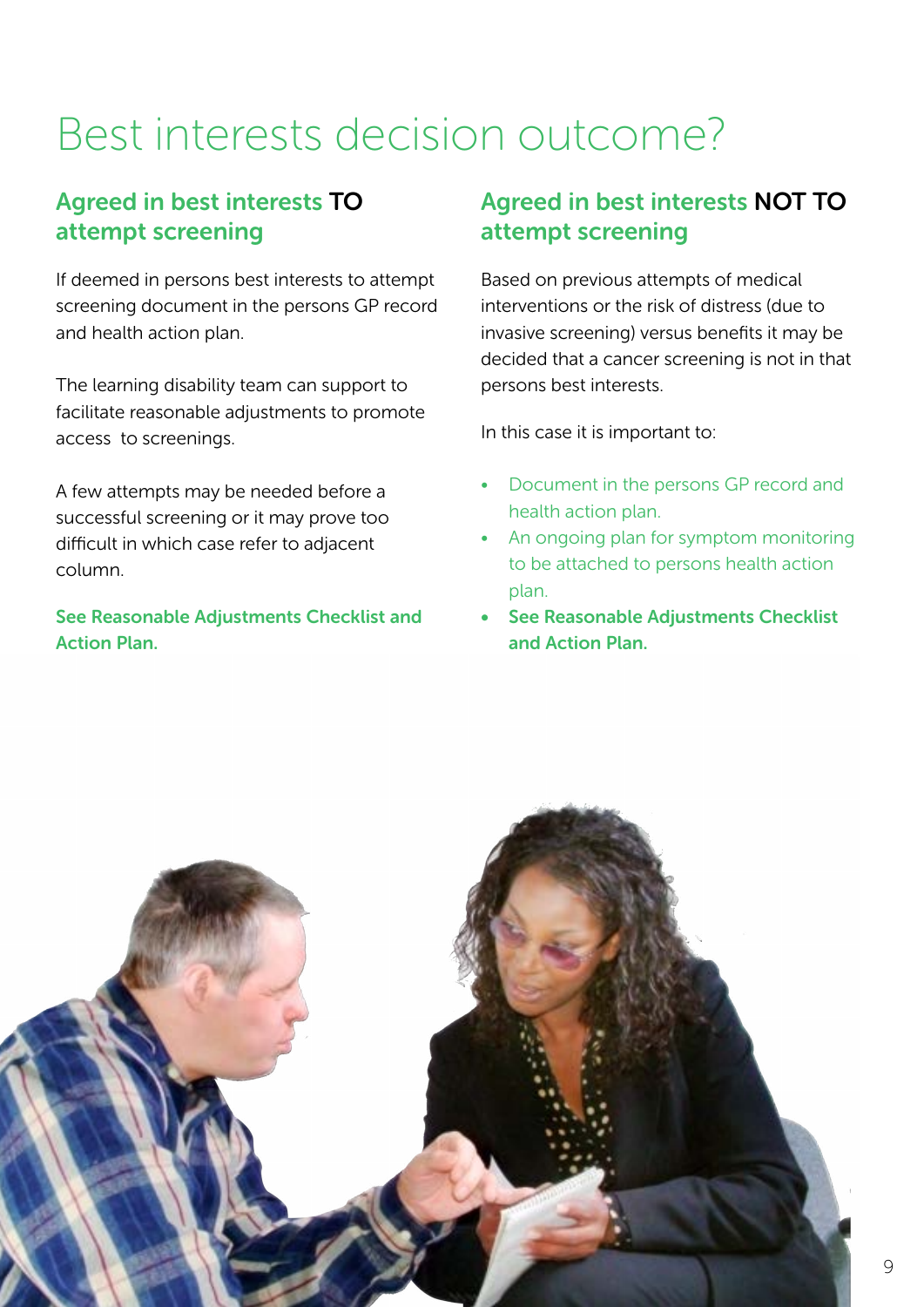# Breast cancer screening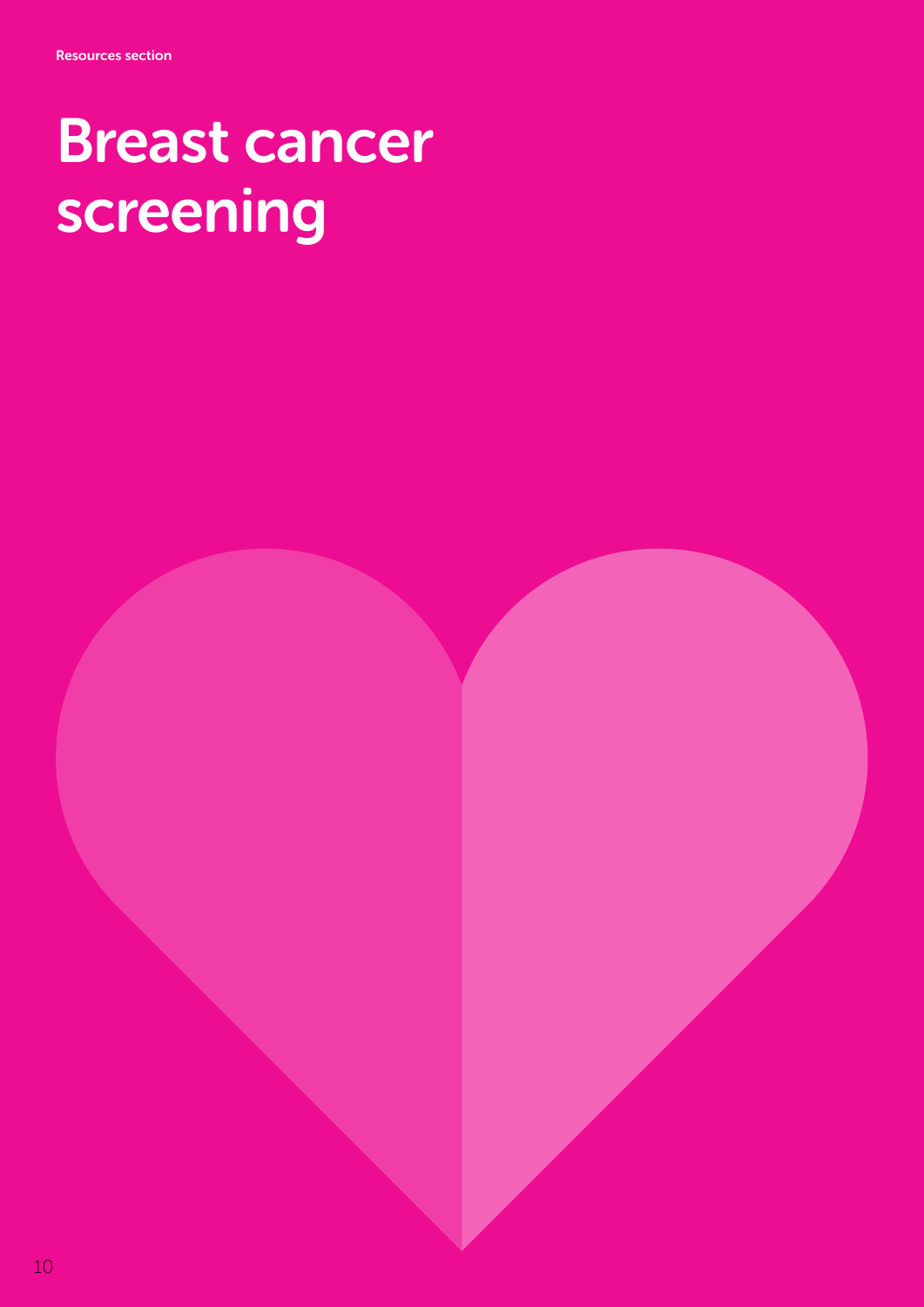

# **Top tips** Improving access to breast cancer screening

First Invite age 50 - 53, then every three years up to your 71st birthday. In some areas screening is offered from age 47 to 73. You can opt into breast screening over age 71 every 3 years.

### What can you do as care providers to promote access to screening?

- Use the Reasonable Adjustments and best interest checklist and refer women who need additional support to the learning disability team.
- Ask practice nurses/GP to discuss screening at annual health check and if woman lacks capacity consider a best interests decision.

### Ensure reasonable adjustments are offered such as:

- Accessible videos and easy read information.
- Contact screening centre and arrange longer appointment time.
- Arrange a pre visit to meet the staff and look at the equipment.
- A few attempts might be needed before a successful screening.
- Ensure breast screening is part of Health Action Plan.

If Screening is deemed not in best interests ensure breast care action plan is in place, symptom monitoring and education takes place.

## Accessible Information and Resources

#### Accessible videos:

https://www.youtube.com/ watch?v=HphkoUbfNQQ (By Leicestershire Partnership NHS Trust)

#### Easy read guide:

https://www.gov.uk/government/ publications/breast-screeninginformation-for-women-withlearning-disabilities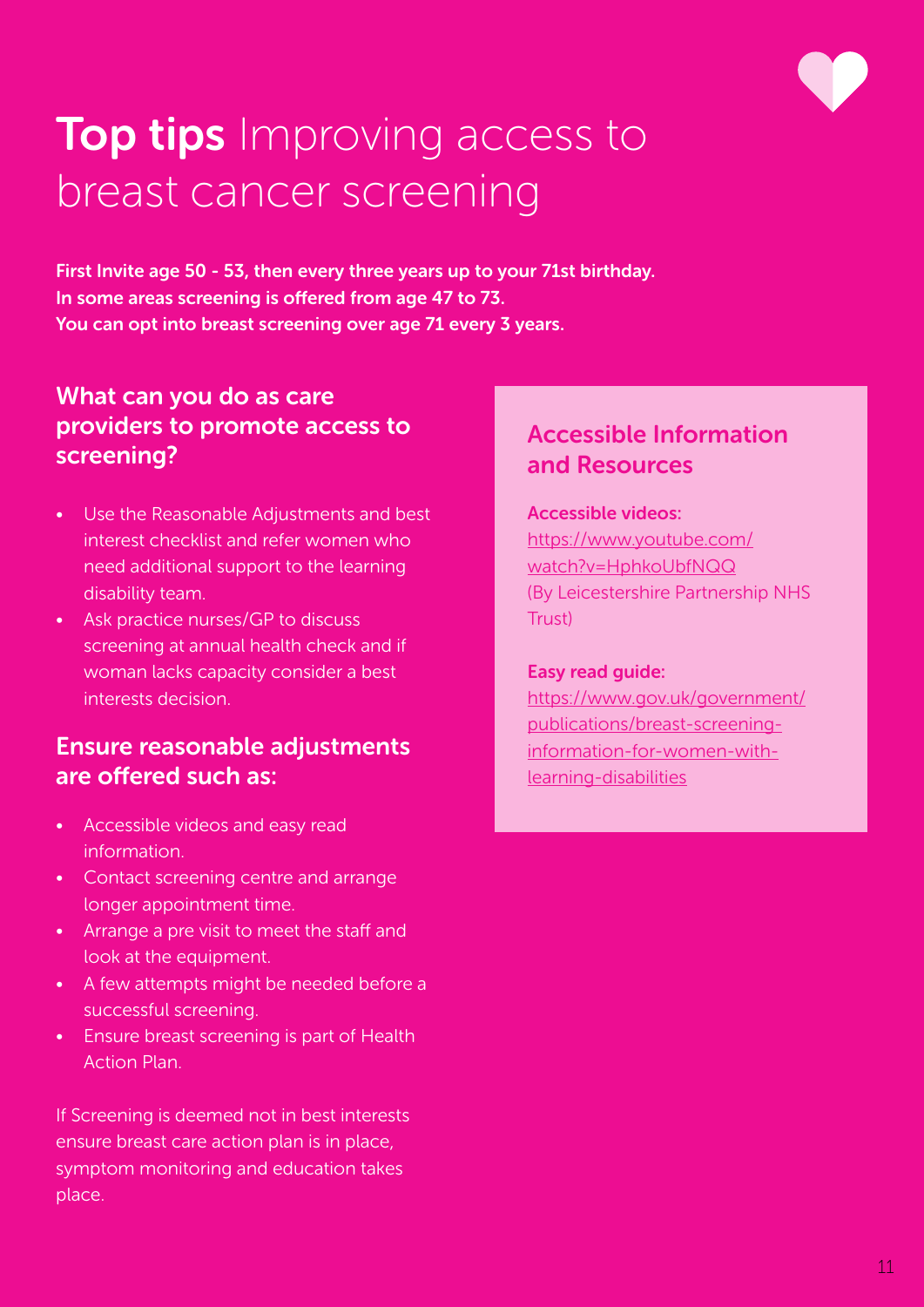# Breast cancer screening Reasonable adjustments checklist and action plan



Support to access breast screening programme. First invite at age 50 and then every 3 years up to 71st birthday.

#### Women can opt in over age 71.

#### Name:

| Does the person have the capacity to consent<br>to breast screening? GP and breast screening<br>practitioner can support assessment of capacity.<br>Does the person have a basic understanding of:<br>What the breast screening is for? What is involved?<br>Risk of not attending? (possible undetected<br>cancer) | Yes/No Outcome:<br><b>Lacks capacity:</b> Best interests discussion required.<br>Has capacity: Support person to make informed decision.<br>$\bullet$ |
|---------------------------------------------------------------------------------------------------------------------------------------------------------------------------------------------------------------------------------------------------------------------------------------------------------------------|-------------------------------------------------------------------------------------------------------------------------------------------------------|
| Was the person's care coordinator or community<br>learning disability team contacted for support?                                                                                                                                                                                                                   | Yes/No Action taken:                                                                                                                                  |
| Were all reasonable steps taken to enable the<br>person to understand the screening? (E.g. videos,<br>easy read resources.)                                                                                                                                                                                         | Yes/No Action taken:                                                                                                                                  |
| Does the person have any known family history of<br>breast cancer? This can be discussed with GP who<br>can refer to cancer family history service if needed.                                                                                                                                                       | Yes/No Comments:                                                                                                                                      |
| Has a best interest's discussion taken place?<br>(This should be with GP, family, carers, relevant<br>professionals involved and can be via telephone<br>conversations).                                                                                                                                            | <b>Yes/No Comments:</b>                                                                                                                               |
| What was the outcome of the best interests<br>meeting?                                                                                                                                                                                                                                                              | <b>Outcome and rationale:</b>                                                                                                                         |
| Were reasonable adjustments explored with the<br>screening unit? Such as: pre visit to breast unit, one<br>appointment for each breast, liaison with breast<br>unit for mobility support and music, pictures,<br>familiar people present.                                                                           | Yes/No Action taken:                                                                                                                                  |
| If decided NOT to attempt screening in best<br>interests. Would breast screening be possible in<br>the future with further support?                                                                                                                                                                                 | Yes/No Review date:<br><b>Comments:</b>                                                                                                               |
| Has person been offered a breast check<br>examination at annual health check by practice<br>nurse?                                                                                                                                                                                                                  | Yes/No Comments:                                                                                                                                      |
| Do family/carers/support staff know how to<br>monitor for signs and symptoms of breast cancer?                                                                                                                                                                                                                      | <b>Yes/No Comments:</b>                                                                                                                               |

#### Completed by: Notice and South American completed by: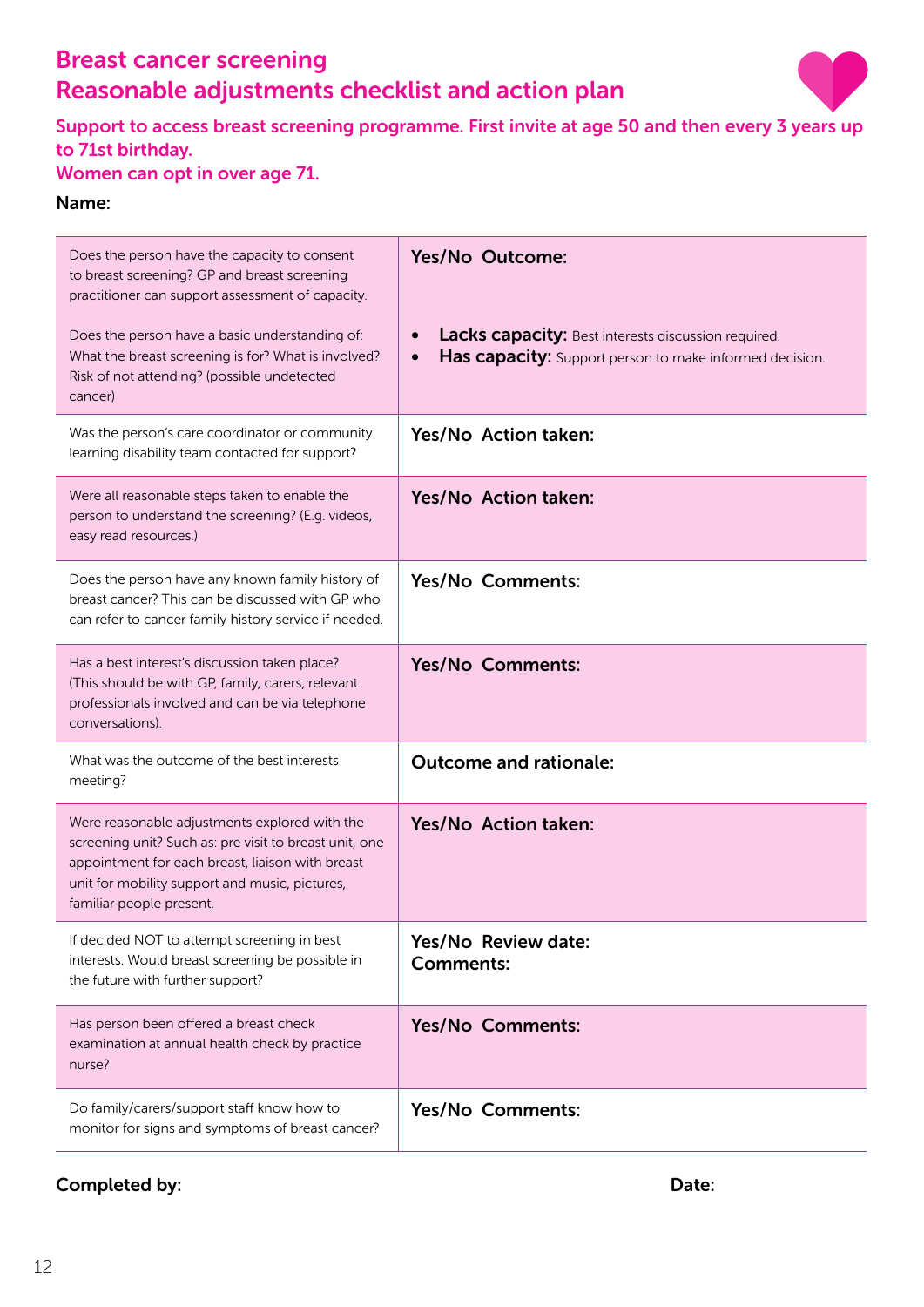# **Not just a** L



# **Many people think the first sign of breast cancer is a lump**

Not all breast cancers show as lumps

Not all lumps are breast cancer

Some benign (not cancer) conditions appear as a lump

## **Look out for**



A change in size or shape A lump or area that feels



A change to the nipple, for example it has become pulled in or changed its position or shape



thicker than the rest of the breast



Liquid that comes from the nipple without squeezing



A change in skin texture such as puckering or dimpling (like the skin of an orange)



Pain in your breast or your armpit that's there all or almost all the time



Redness or a rash on the skin and/or around the nipple



A swelling in your armpit or around your collarbone

# **If you notice any new change, go to see your doctor as soon as you can.**

Breast Cancer Care is here for anyone who is worried about their breasts. Call our free Helpline on **0808 800 6000** or visit **breastcancercare.org.uk**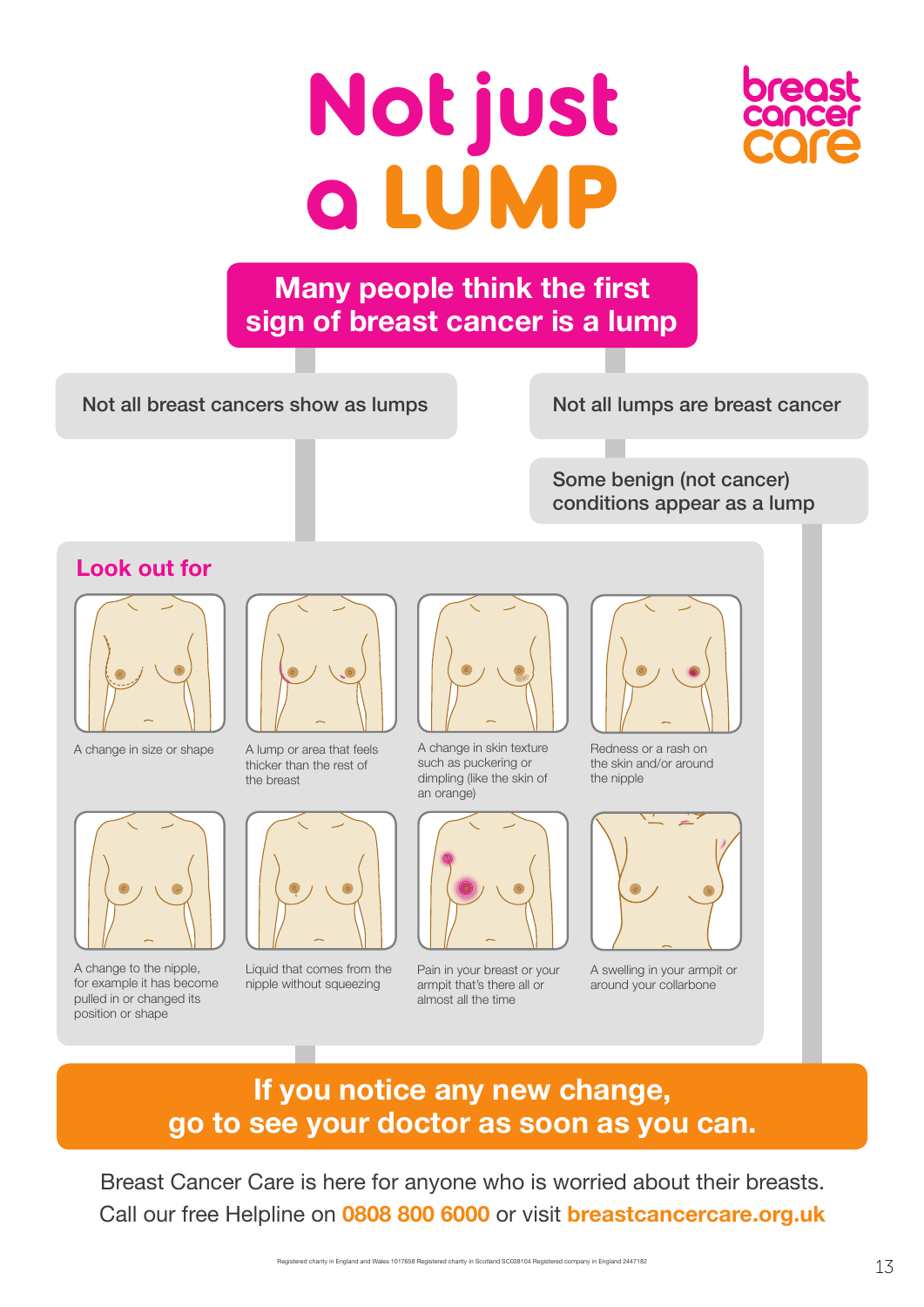# Cervical cancer screening



14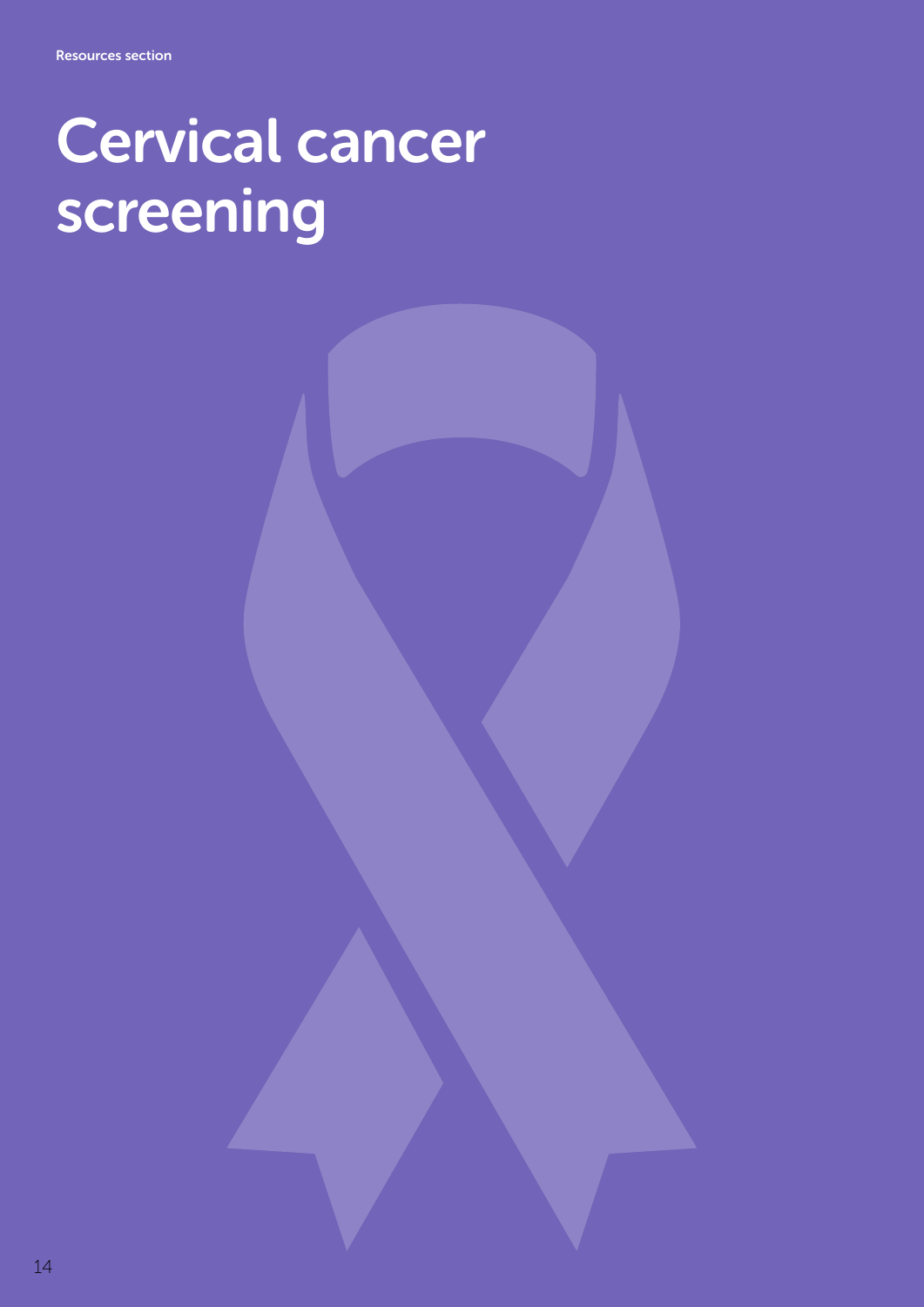# **Top tips** Improving access to cervical cancer screening

First invite at age 25. Further invites every 3 years up to age 49. Then invited every 5 years up to age 64.

## What can you do as care providers to promote access to screening?

- Use the best interest and reasonable adjustments checklist and refer women who need additional support to the learning disability team.
- Ask GP or practice nurse to talk to women about screening at their annual health check. Provide easy read information and if woman lacks capacity ask for a best interests meeting with relevant people involved.
- Cervical changes are more likely in women who have been sexually active who have been in contact with the Human Papilloma Virus (HPV). Cervical screening can detect these changes. The screening test looks for high risk HPV which could cause cell changes. Do not assume that the woman has never been sexually active. Screening is available to all women whether they have been sexually active or not.
	- A pre-visit to talk through the procedure and explain the equipment.
	- An accessible video or easy read materials to aid understanding.
	- Making the environment comfortable with music, distractions or familiar objects.
	- Support the woman to practice lying in the right position for screening.
	- PRN anti-anxiety mediation can be prescribed by GP if appropriate.
- If it is deemed not to be in the woman's best interests to have cervical screening, reason should be clearly documented on GP records and ensure the woman, parents and carers know the signs and symptoms to monitor for a cervical abnormality. Care providers to ensure this is written in persons health action plan.
- Ensure cervical screening is part of the woman's health action plan.

### Accessible Information and Resources

#### Accessible videos:

Jo's Trust Accessible video for people with learning disabilities made by women with Learning Disabilities. https://www.jostrust.org. uk/information/cervical-screening/ cervical-screening-learning-disability

#### Easy read guide:

https://www.gov.uk/government/ publications/cervical-screeningeasy-read-guide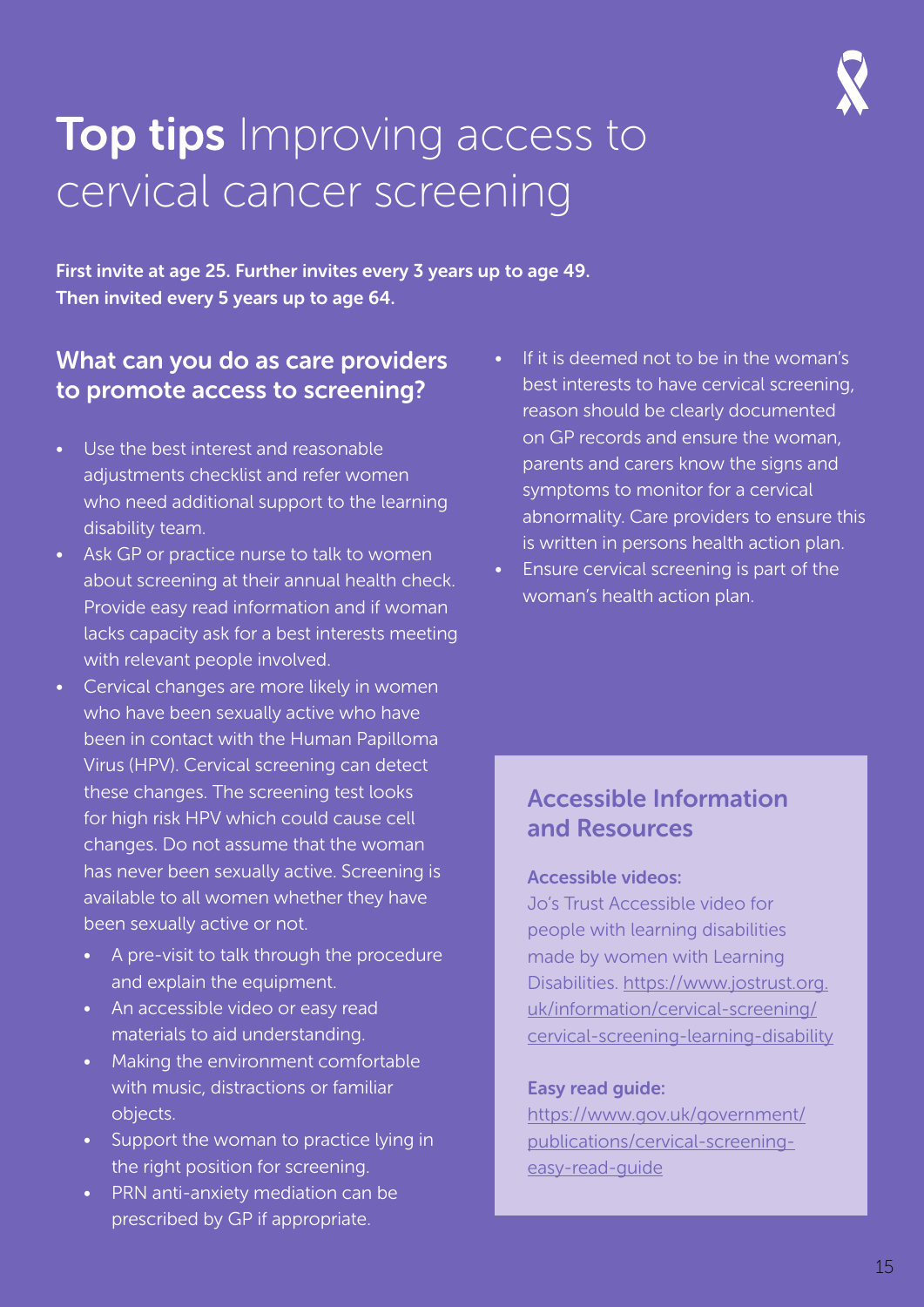# Cervical cancer screening Reasonable adjustments checklist and action plan



First invite at age 25 and then every 3 years up to age 49 then every 5 years up to age 64.

#### Name:

| Has a capacity of consent to cervical screening<br>been completed?<br>GP or practice nurse should support assessment of<br>capacity.<br>Is there a basic understanding of:<br>What the screening is for?<br>What will happen during screening?<br>$\bullet$<br>The risk of not attending screening<br>(unidentified cell changes? | Yes/No Outcome:<br><b>Lacks capacity:</b> Best interests discussion required.<br>Has capacity: Support person to make informed decision. |
|-----------------------------------------------------------------------------------------------------------------------------------------------------------------------------------------------------------------------------------------------------------------------------------------------------------------------------------|------------------------------------------------------------------------------------------------------------------------------------------|
| Was the person's care coordinator, learning<br>disability team or health facilitation team<br>contacted for support?                                                                                                                                                                                                              | Yes/No Action taken:                                                                                                                     |
| Were all reasonable steps taken to enable the<br>person to understand the screening? (E.g. videos,<br>easy read resources.)                                                                                                                                                                                                       | Yes/No Action taken:                                                                                                                     |
| Were reasonable adjustments explored with<br>the practice nurse such as pre visits, longer<br>appointments, music.                                                                                                                                                                                                                | Yes/No Action taken:                                                                                                                     |
| Has a best interest's discussion taken place?<br>(This should be with GP, family, carers, relevant<br>professionals involved and can be via telephone<br>conversations).                                                                                                                                                          | Yes/No Who attended/involved:                                                                                                            |
| What was the outcome of the best interests<br>meeting?                                                                                                                                                                                                                                                                            | <b>Outcome and rationale:</b>                                                                                                            |
| Would cervical screening be possible in the future<br>with further support and education?                                                                                                                                                                                                                                         | <b>Yes/No Comments:</b>                                                                                                                  |
| Does the person/family/carers support staff<br>know how to monitor for signs and symptoms of<br>cervical cancer?                                                                                                                                                                                                                  | Yes/No Review date:<br><b>Comments:</b>                                                                                                  |
| Has cervical screening been added to health<br>action plan?                                                                                                                                                                                                                                                                       | <b>Yes/No Any Actions:</b>                                                                                                               |

#### Completed by: Note: 2008 and 2008 and 2008 and 2008 and 2008 and 2008 and 2008 and 2008 and 2008 and 2008 and 2008 and 2008 and 2008 and 2008 and 2008 and 2008 and 2008 and 2008 and 2008 and 2008 and 2008 and 2008 and 2008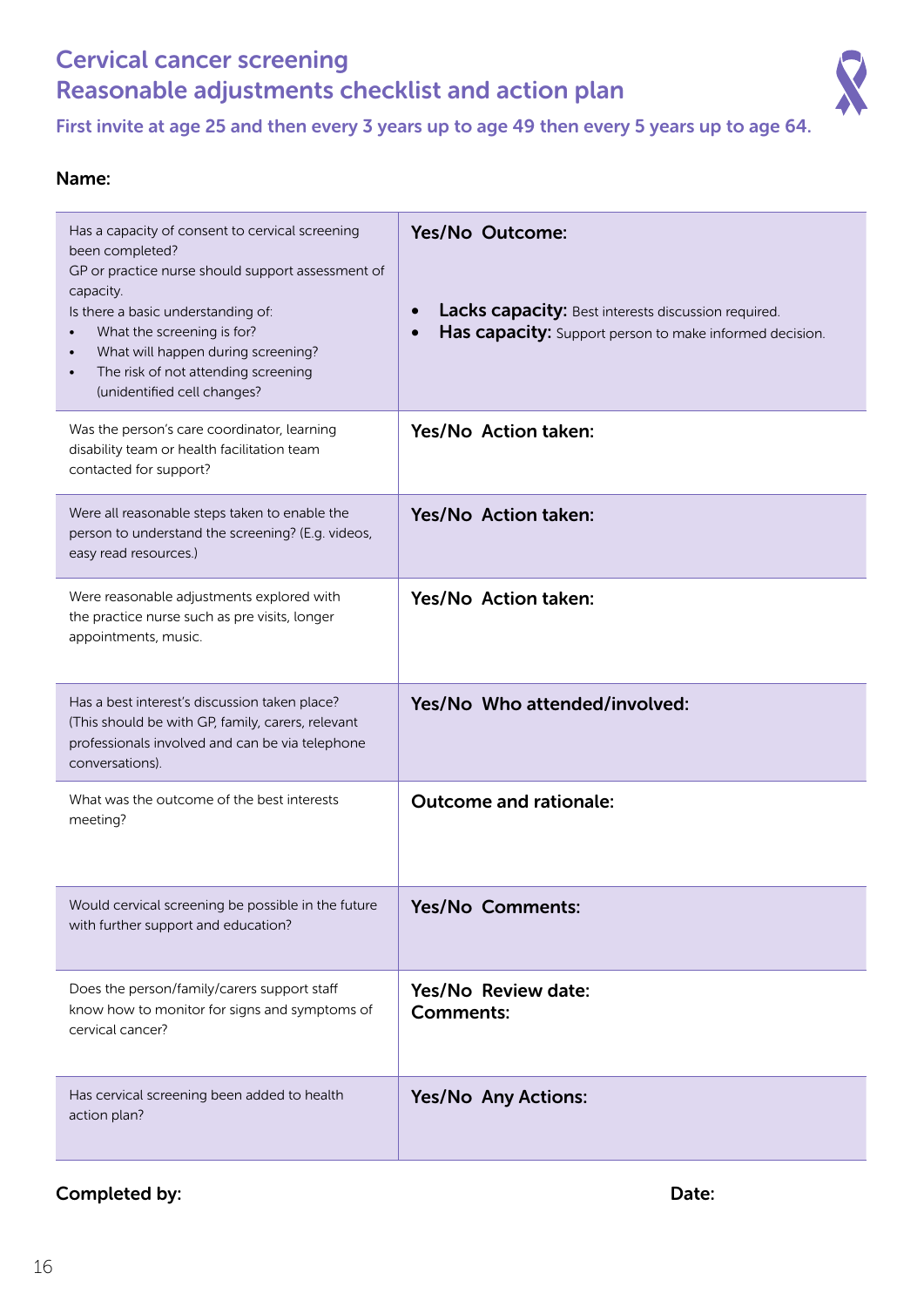# Do you know the symptoms of cervical cancer?

There are some recognised symptoms associated with cervical cancer that you should be aware of.





Find out more at jostrust.org.uk/symptoms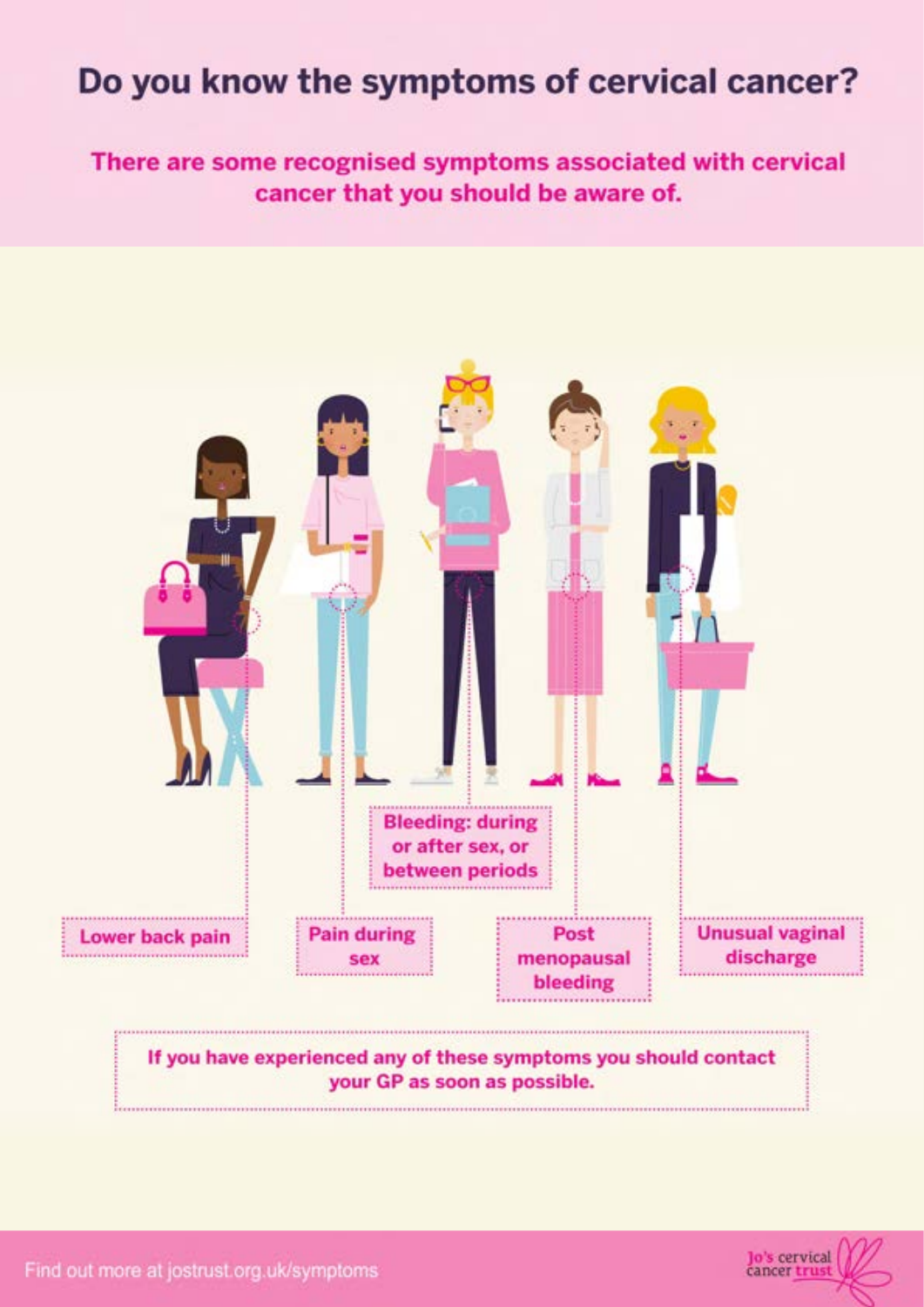# Bowel cancer screening

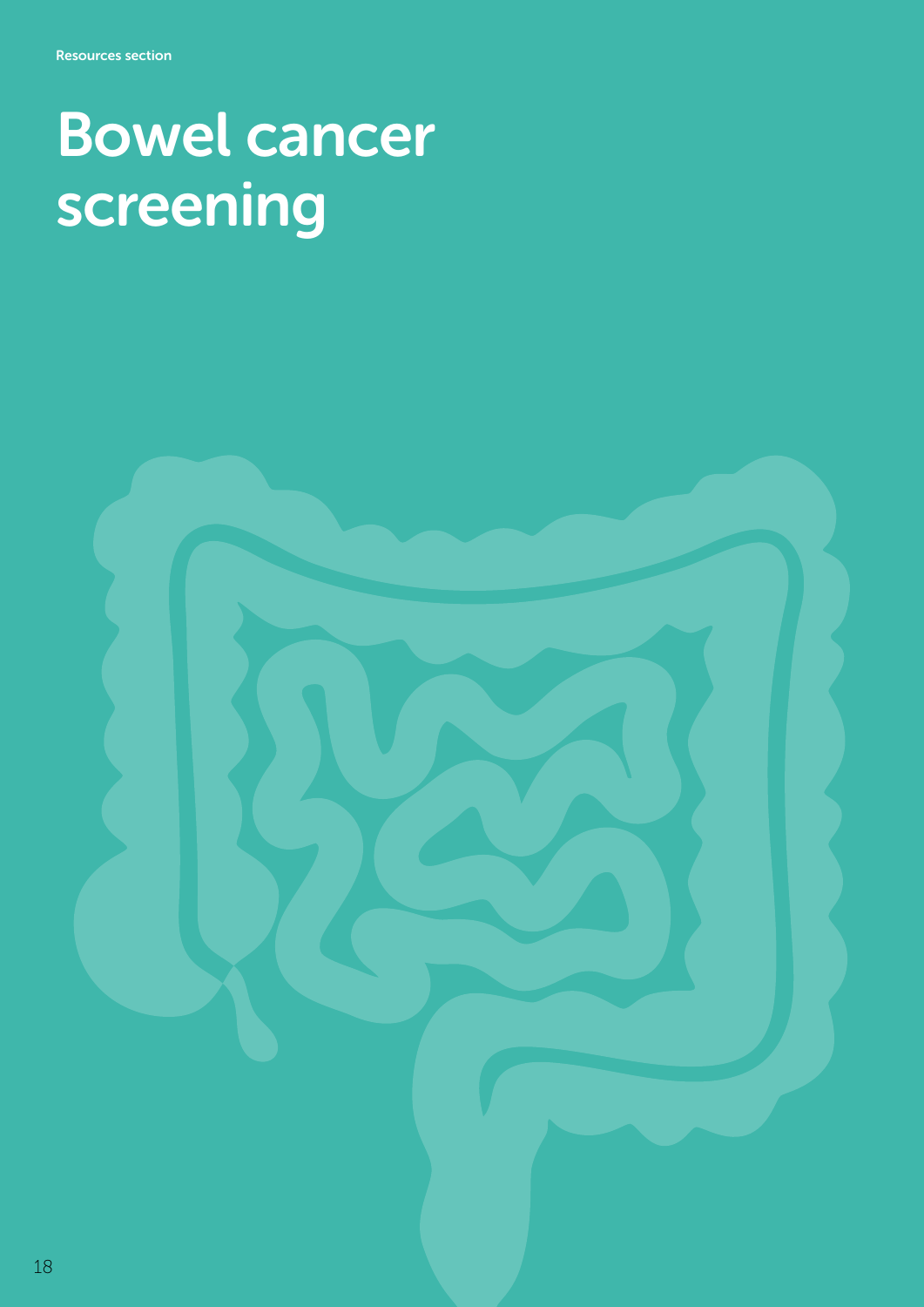

# **Top tips** Improving access to bowel screening

Bowel screening FIT kit (Home Test). First invite age 60. FIT kit delivered to home in post every two years up to age 74. Can opt into screening after age 74.

## What can you do as care providers to promote access to bowel screening?

- Complete the reasonable adjustments checklist and action plan. Refer people who need more support to the learning disabilities team.
- Ask GP/ practice nurse to talk about screening at annual health check and if person lacks capacity request best interests discussion.
- Ask GPs / practice nurse if individual is flagged as having a learning disability with bowel screening hub, email hub details if required: bowelscreening@nhs.net
- Support reasonable adjustments to be arranged such as:
	- Easy read information or video to show person how to complete kit.
	- Provide bowel cancer awareness sessions to raise awareness of the bowel screening kit (Learning Disability team can help with this).
	- Ensure bowel screening is recorded in health action plan.
- If bowel screening is NOT in best interests or person has capacity and declines then document rationale and ensure signs and symptoms monitoring in health action plan.

## Accessible Information and Resources

#### Accessible videos:

https://www.youtube.com/ watch?v=m2f-wY0C\_1Q

#### Easy read guide:

https://www.gov.uk/government/ publications/bowel-cancerscreening-easy-guide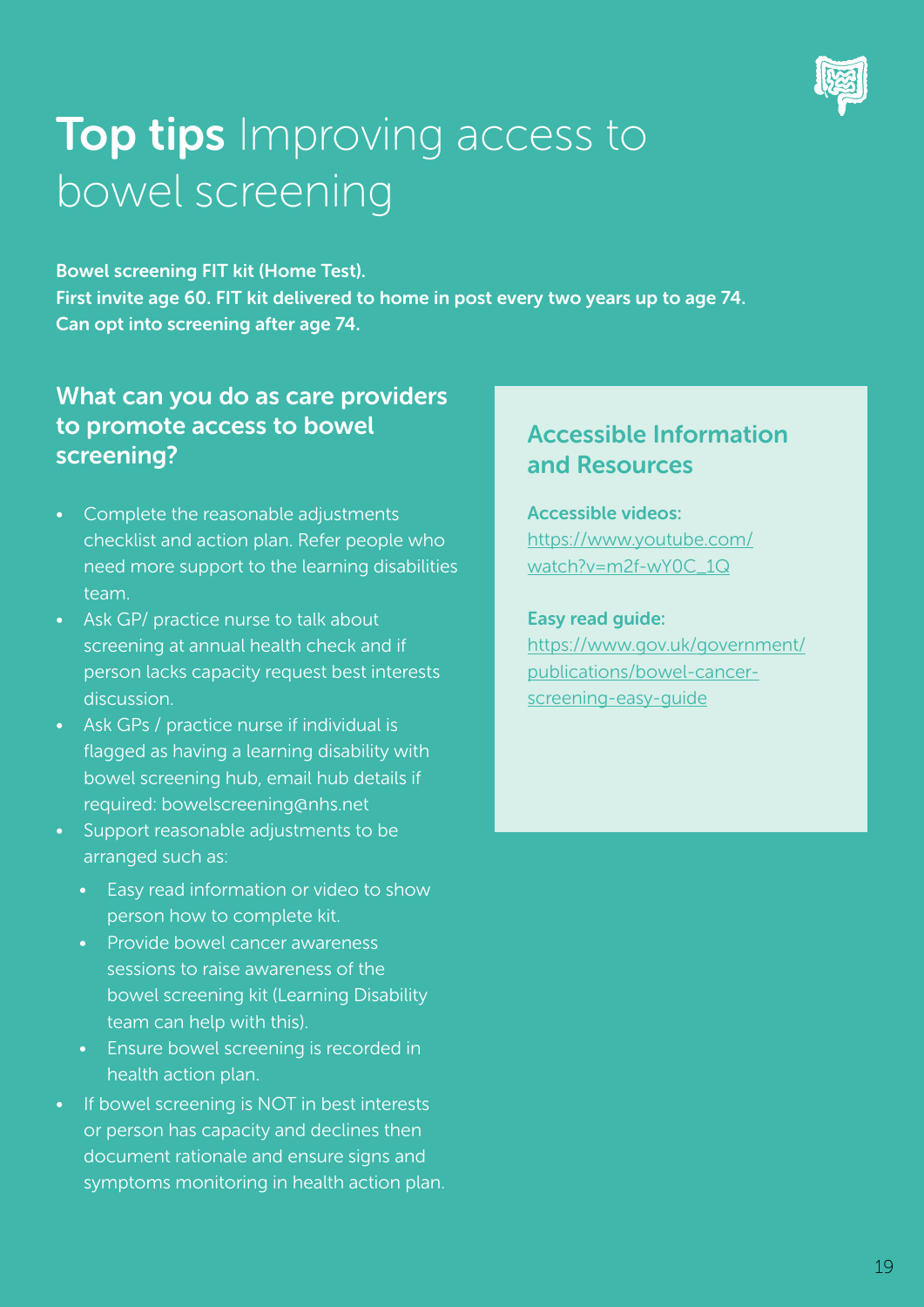## Bowel cancer screening (FIT Kit) Reasonable adjustments checklist and action plan



Bowel screening home test (FIT kit). First invite in the post at age 60 and then further invites up to age of 74. Can opt in after age 74.

#### Name:

| Does the person have the capacity to consent to<br>bowel screening FIT kit? Does the person have a<br>basic understanding of:<br>What the screening is for?<br>What will happen during screening?<br>The risk of not completing kit? (Possible<br>$\bullet$<br>undetected cancer). | Yes/No Outcome:<br><b>Lacks capacity:</b> Best interests discussion required.<br>Has capacity: Support person to make informed decision. |
|------------------------------------------------------------------------------------------------------------------------------------------------------------------------------------------------------------------------------------------------------------------------------------|------------------------------------------------------------------------------------------------------------------------------------------|
| Was the person's care coordinator, learning<br>disability team or health facilitation team<br>contacted for support?                                                                                                                                                               | Yes/No Action taken:                                                                                                                     |
| Were all reasonable steps taken to enable the<br>person to understand the screening? (E.g. videos,<br>easy read resources.)                                                                                                                                                        | Yes/No Action taken:                                                                                                                     |
| Does the person have any family history of bowel<br>cancer? If so ensure this is discussed with GP who<br>can refer to cancer family history service if needed.                                                                                                                    | Yes/No Action taken:                                                                                                                     |
| If person lacks capacity, has a best interest's<br>discussion taken place? (This should be with GP,<br>family, carers, relevant professionals involved and<br>can be via telephone conversations).                                                                                 | Yes/No Who attended/involved:                                                                                                            |
| What was the outcome of the best interests<br>meeting?                                                                                                                                                                                                                             | <b>Outcome and rationale:</b>                                                                                                            |
| Were reasonable adjustments explored to support<br>the person to complete the FIT kit such as support<br>from family members, carers, or support and<br>education?                                                                                                                 | <b>Yes/No Comments:</b>                                                                                                                  |
| Does the person/family/carers support staff know<br>how to monitor for signs and symptoms of bowel<br>cancer?                                                                                                                                                                      | Yes/No<br><b>Comments:</b>                                                                                                               |
| Has bowel screening been added to health action<br>plan?                                                                                                                                                                                                                           | <b>Yes/No Any Actions:</b>                                                                                                               |

#### Completed by: Notice and South American completed by: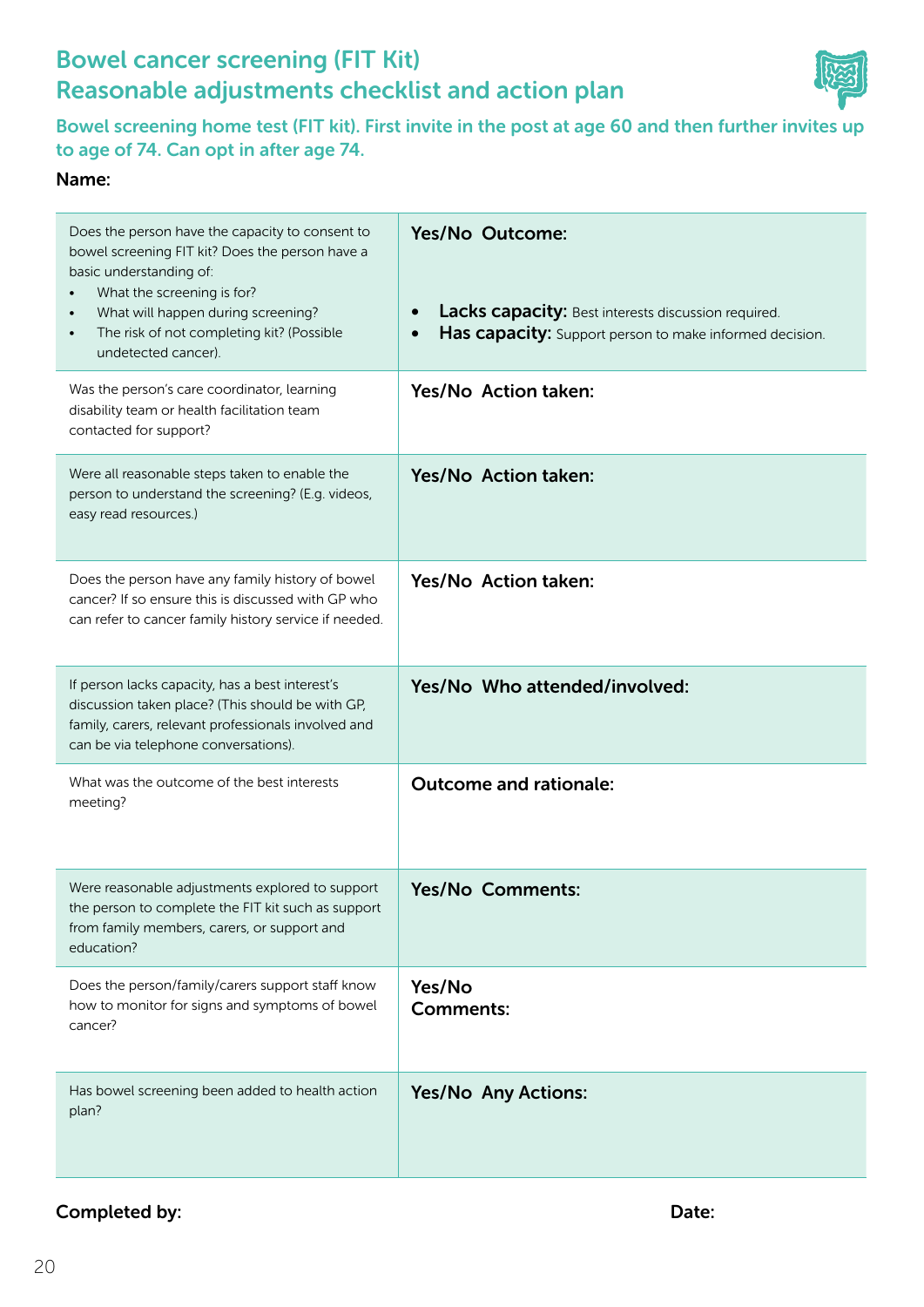

# Knowing the symptoms of bowel cancer could save your life



**Bleeding from your bottom and/or blood in your poo**



**A persistent and unexplained change in bowel habit**



**Unexplained weight loss**



**Extreme tiredness for no obvious reason**



**A pain or lump in your tummy**

If you have any concerns or if things just don't feel right, go and see your doctor.

bowelcanceruk.org.uk O @bowelcanceruk 6 /bowelcanceruk